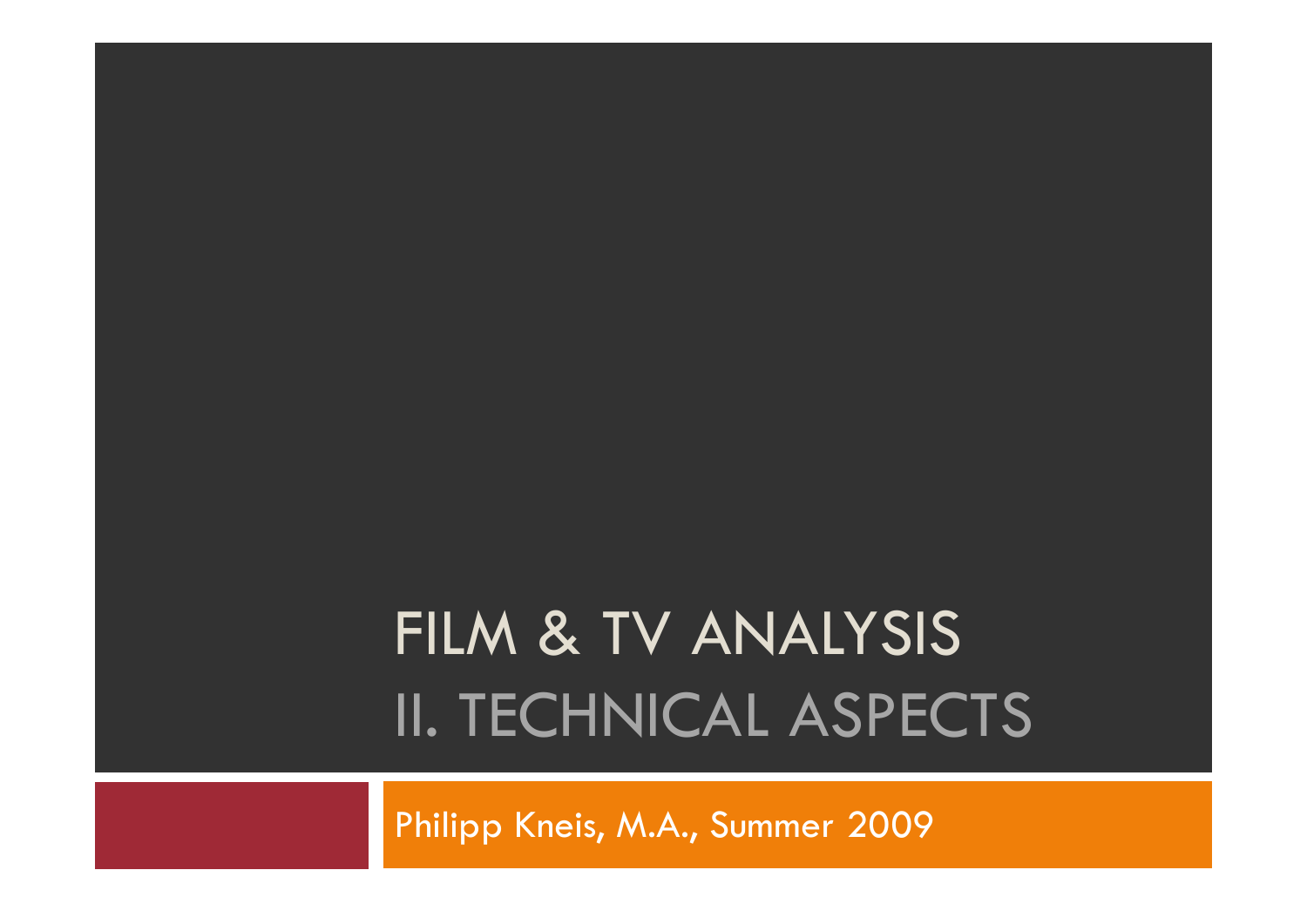### Introduction

1. What is it *About*?

- 2. Mise en Scène
- □ 3. Cinematography
- □ 4. Editing and Postproduction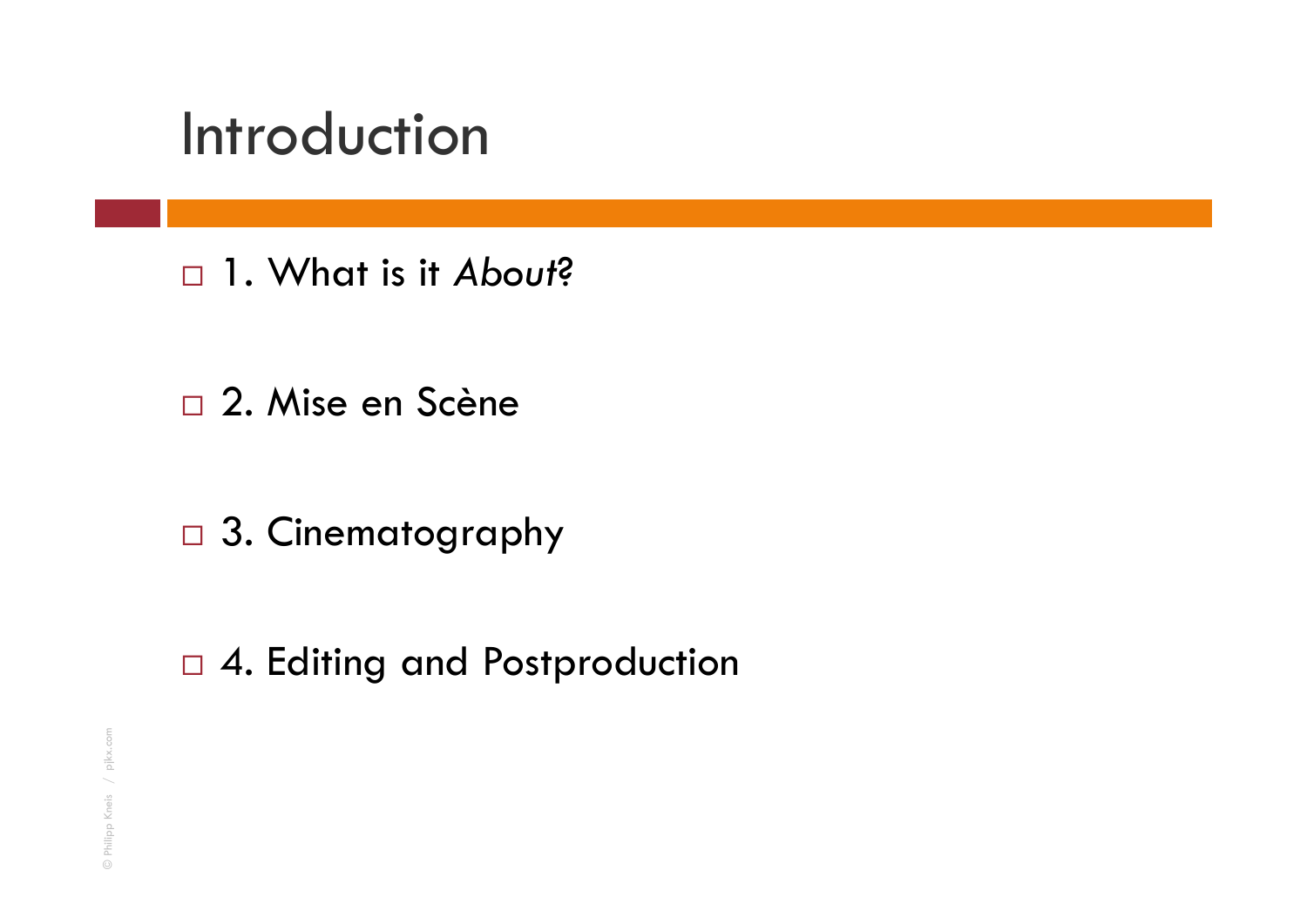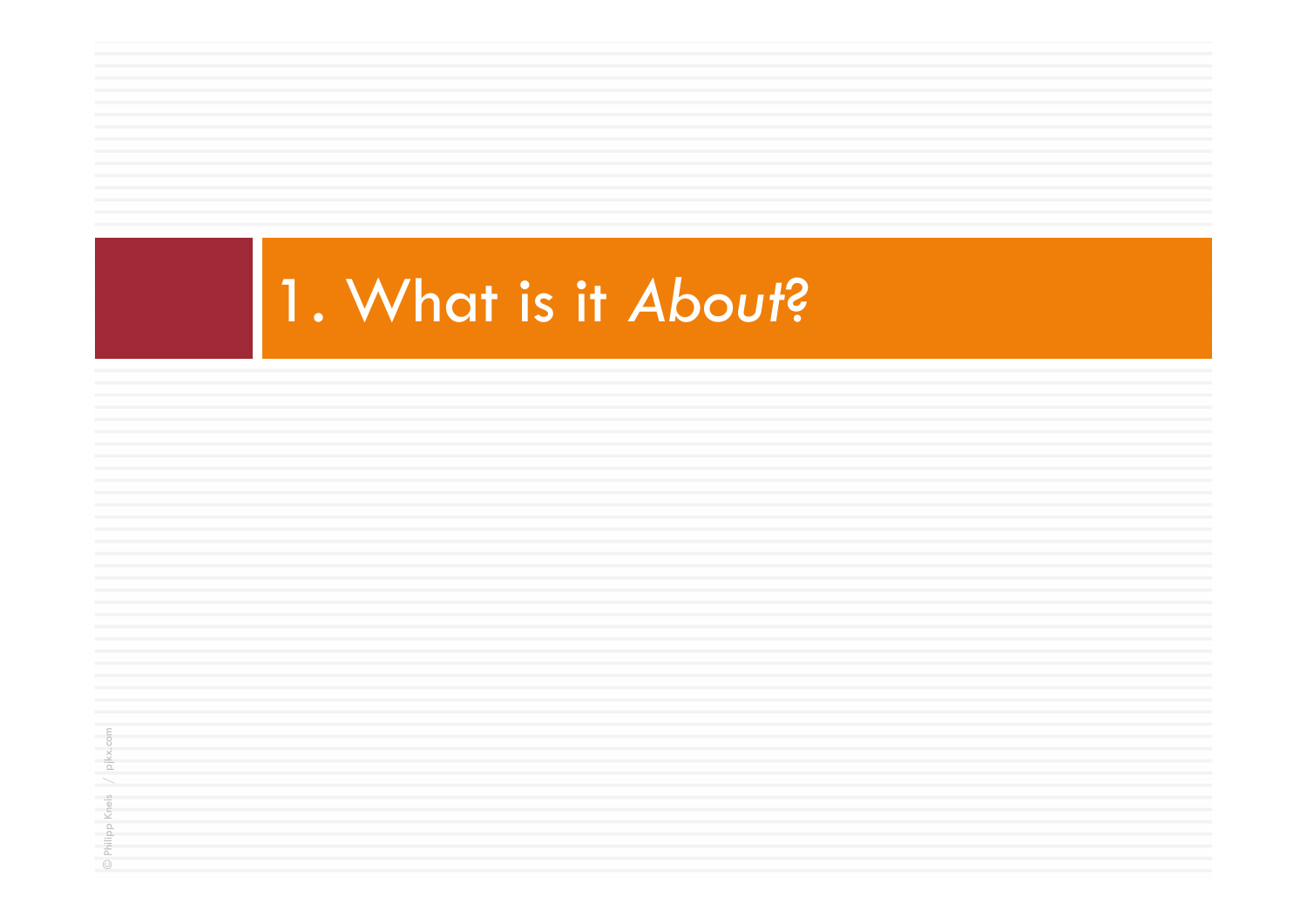- $\Box$  filmic media tells a story through
	- $\square$  images
		- meticulously prepared and set up...
		- **...in scenes composed of several shots**
		- **E** edited to guide a narrative
	- **u** and sound
		- dialog
		- **E** soundtrack
		- $\blacksquare$  music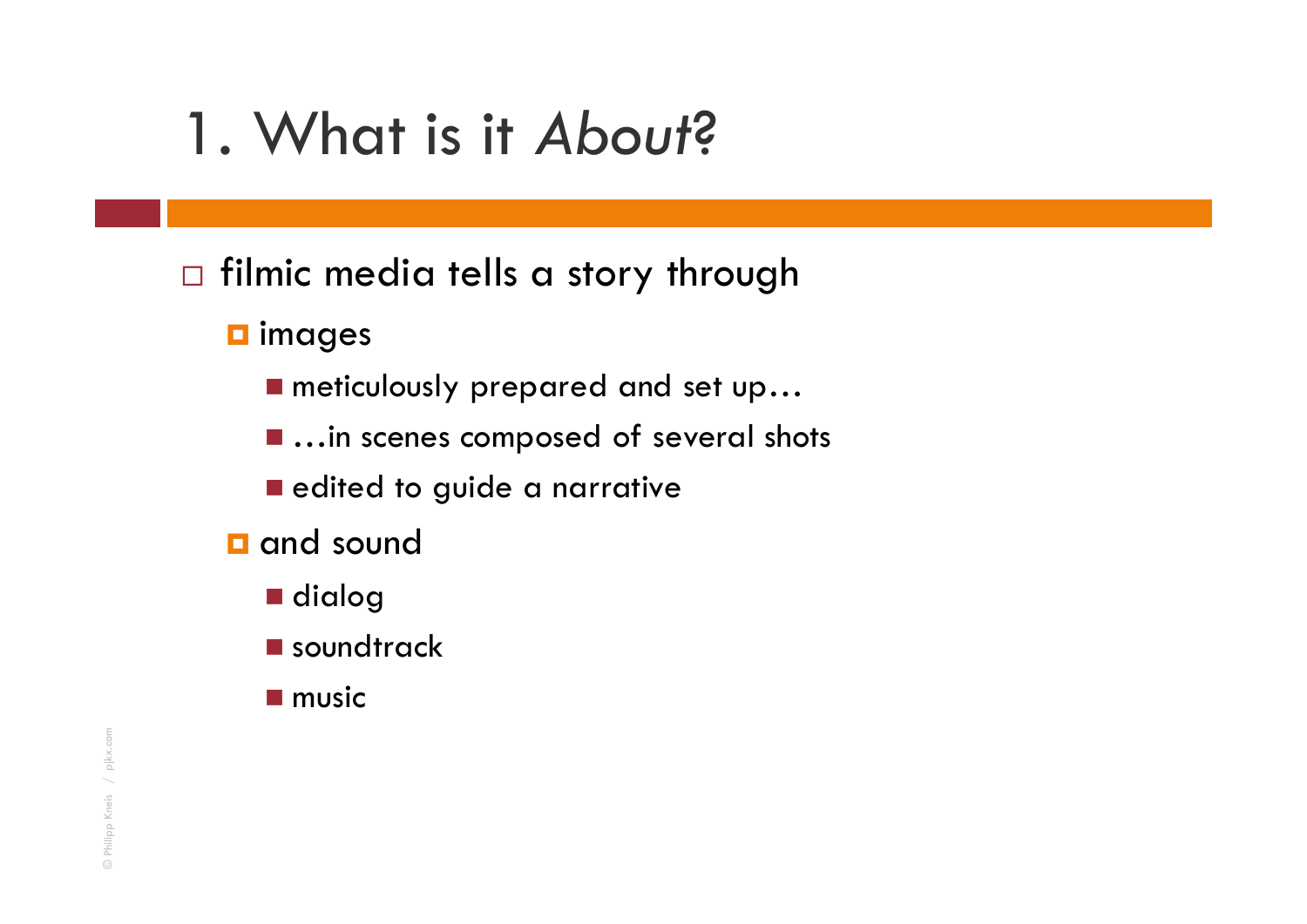#### *<u><i><b>f</del>* Blue Velvet</u>

(David Lynch, 1986)

### **WOVERTURE, Opening** 00:00:00 - 00:04:05 Overture, Curtain, Mood, Tracking, Irony, Theme, **Imagery**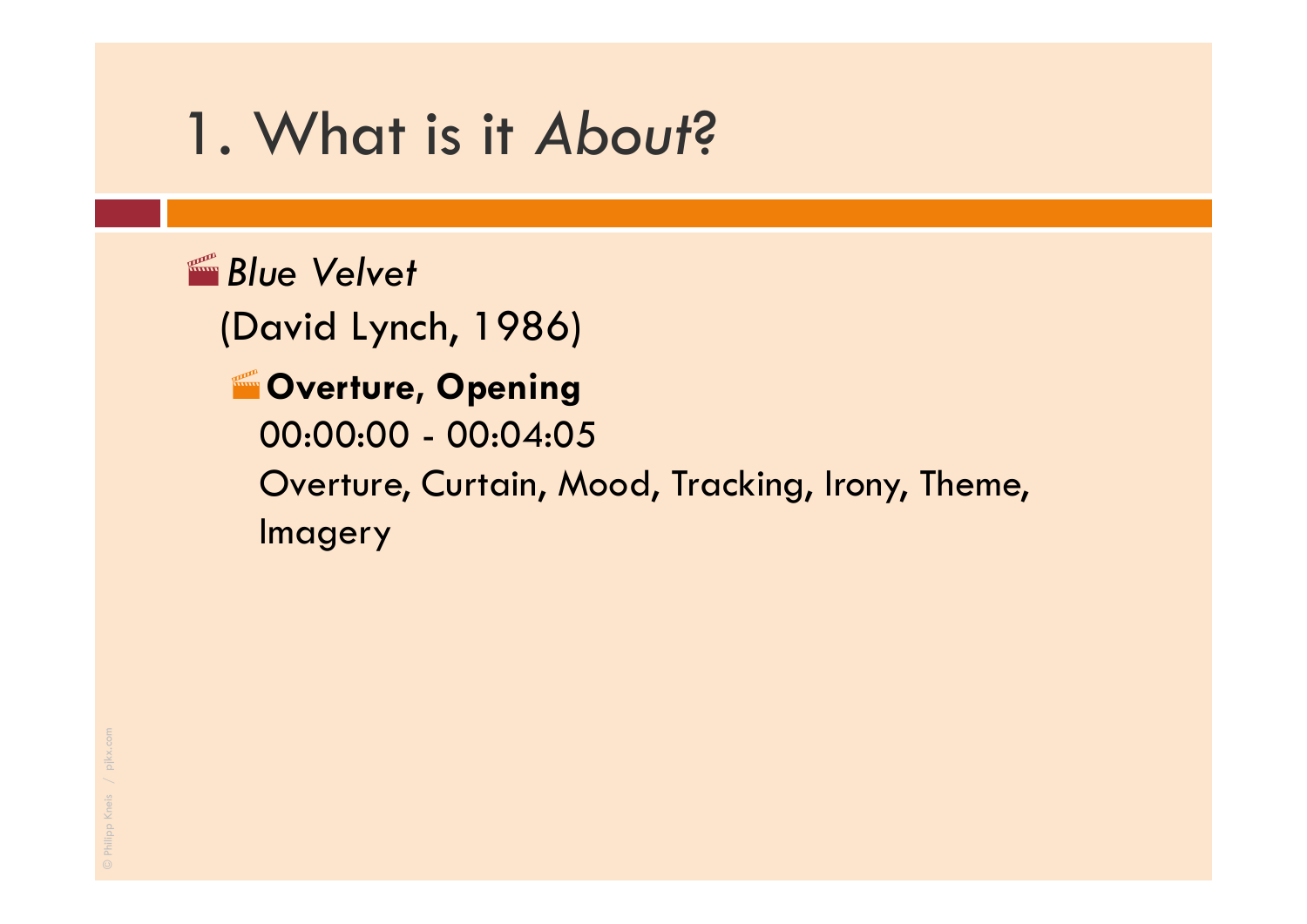- $\Box$  film oftentimes looks "natural" and simple
- yet this is the *result* of careful planning and execution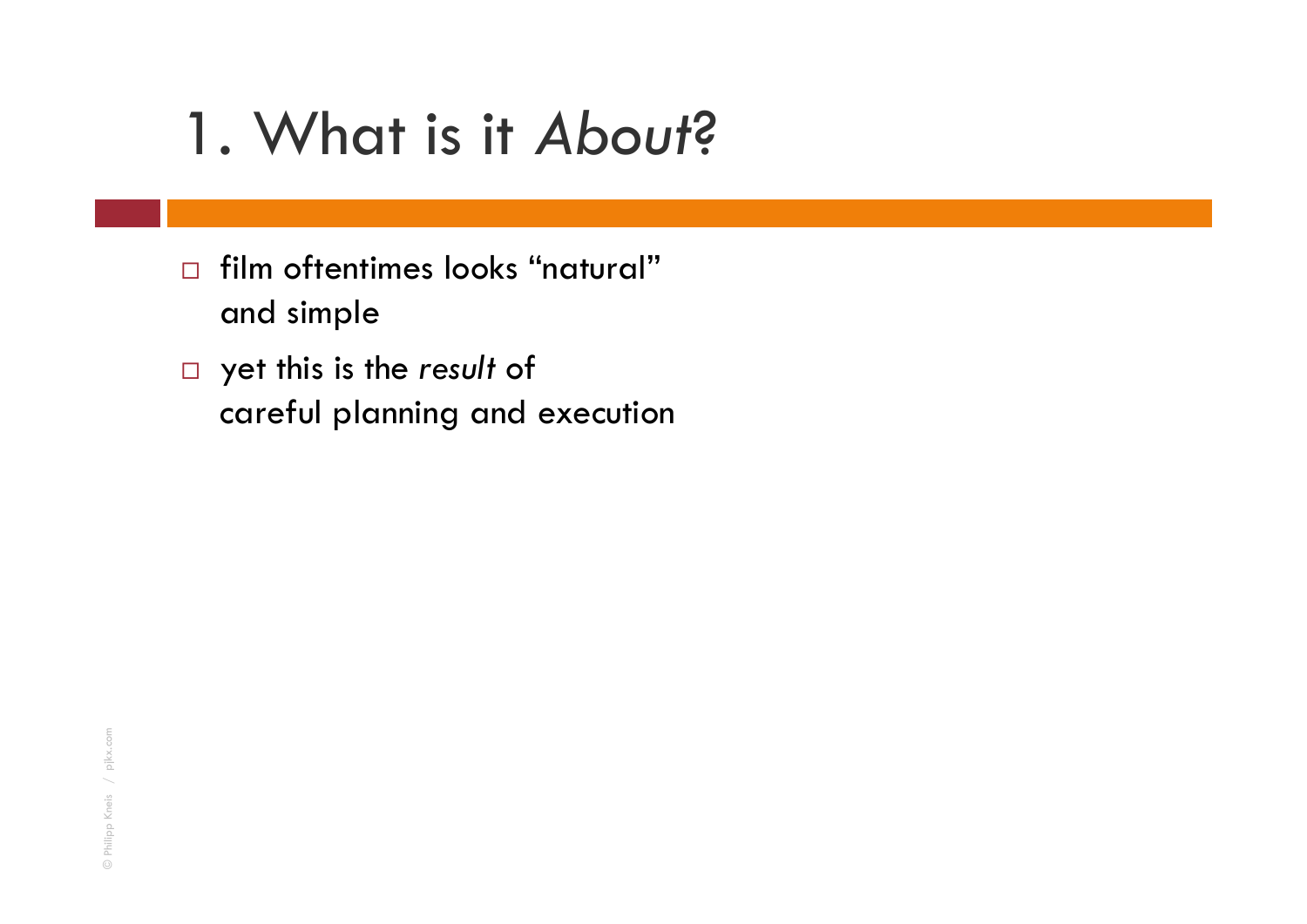- $\Box$  In order to achieve this, several things are needed:
	- Studio or outside Set (or computer/drawing board for animated)
	- **Q** Artistic, Technical and other Staff
	- **□ Cast**
	- **O** Treatment --- Screenplay
	- **□** Storybooks
	- **La Locations, Sets, Equipment, Lighting etc.** ■ Wardrobe, Make-up, Special/Visual Effects, Stunts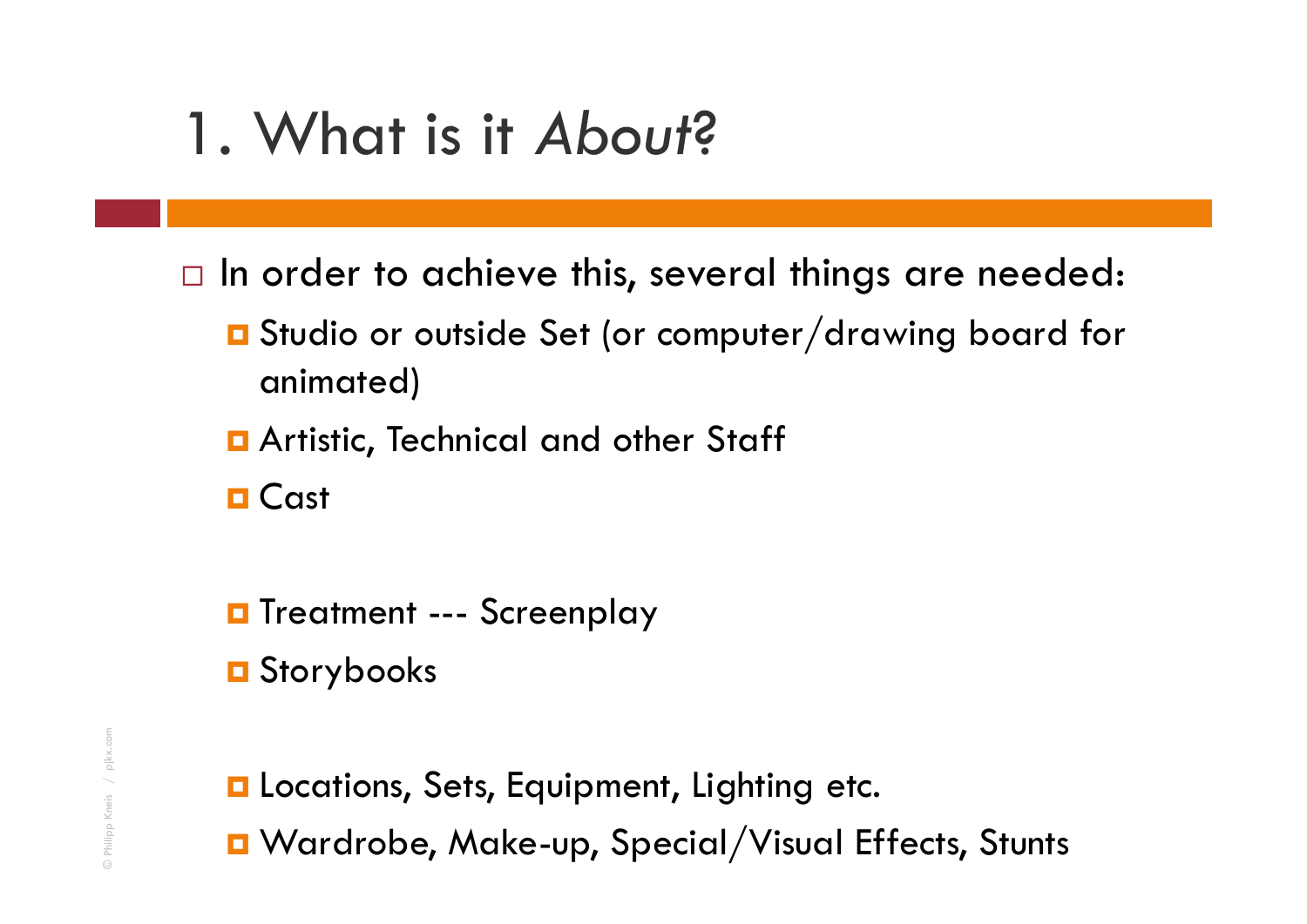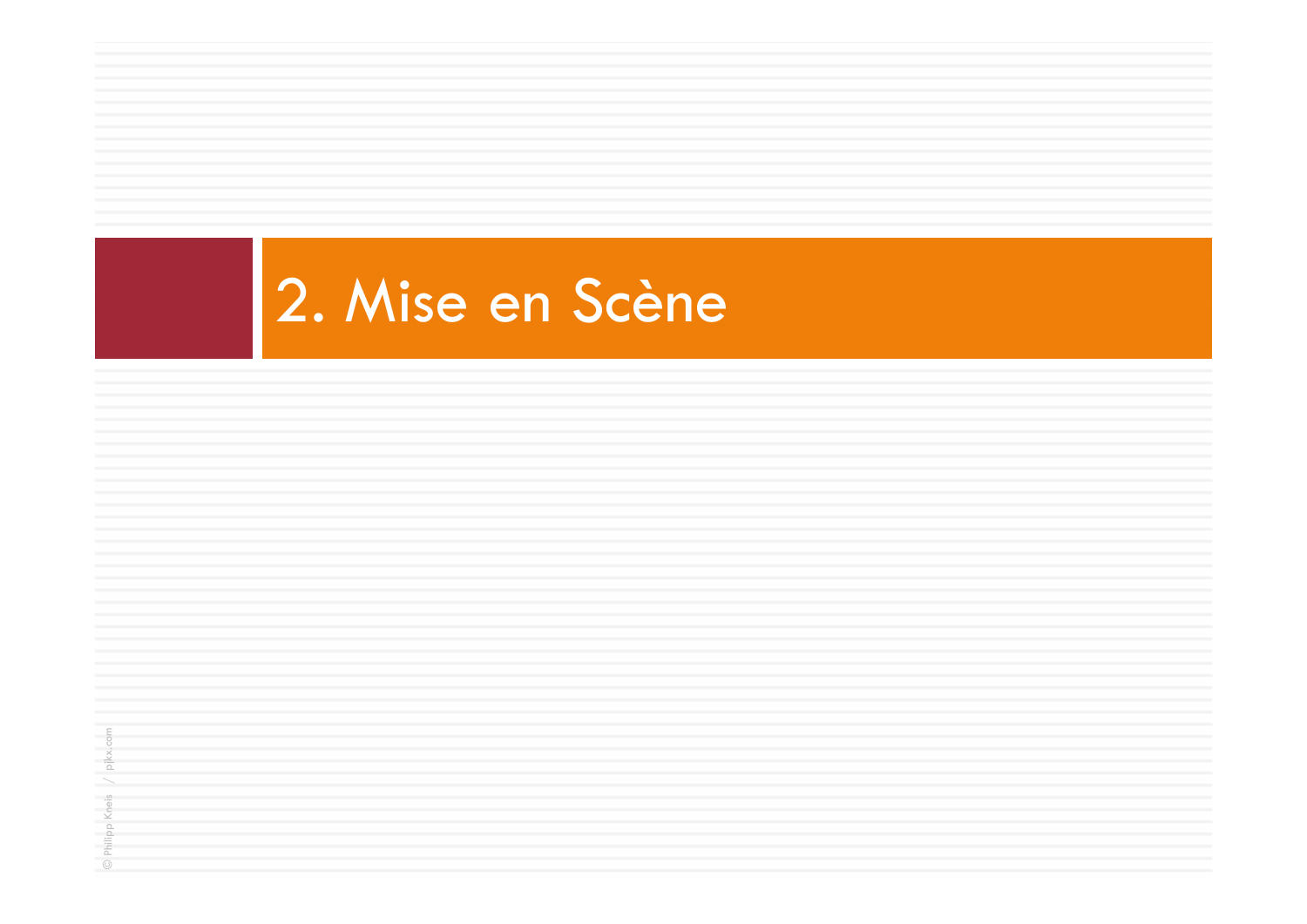### 2. Mise en Scène

- Design: *look* of the settings, props, lighting, actors
- $\Box$  Composition: organization, distribution, balance, general relationship of actors and objects (Barzam, *Looking at Movies*, 92)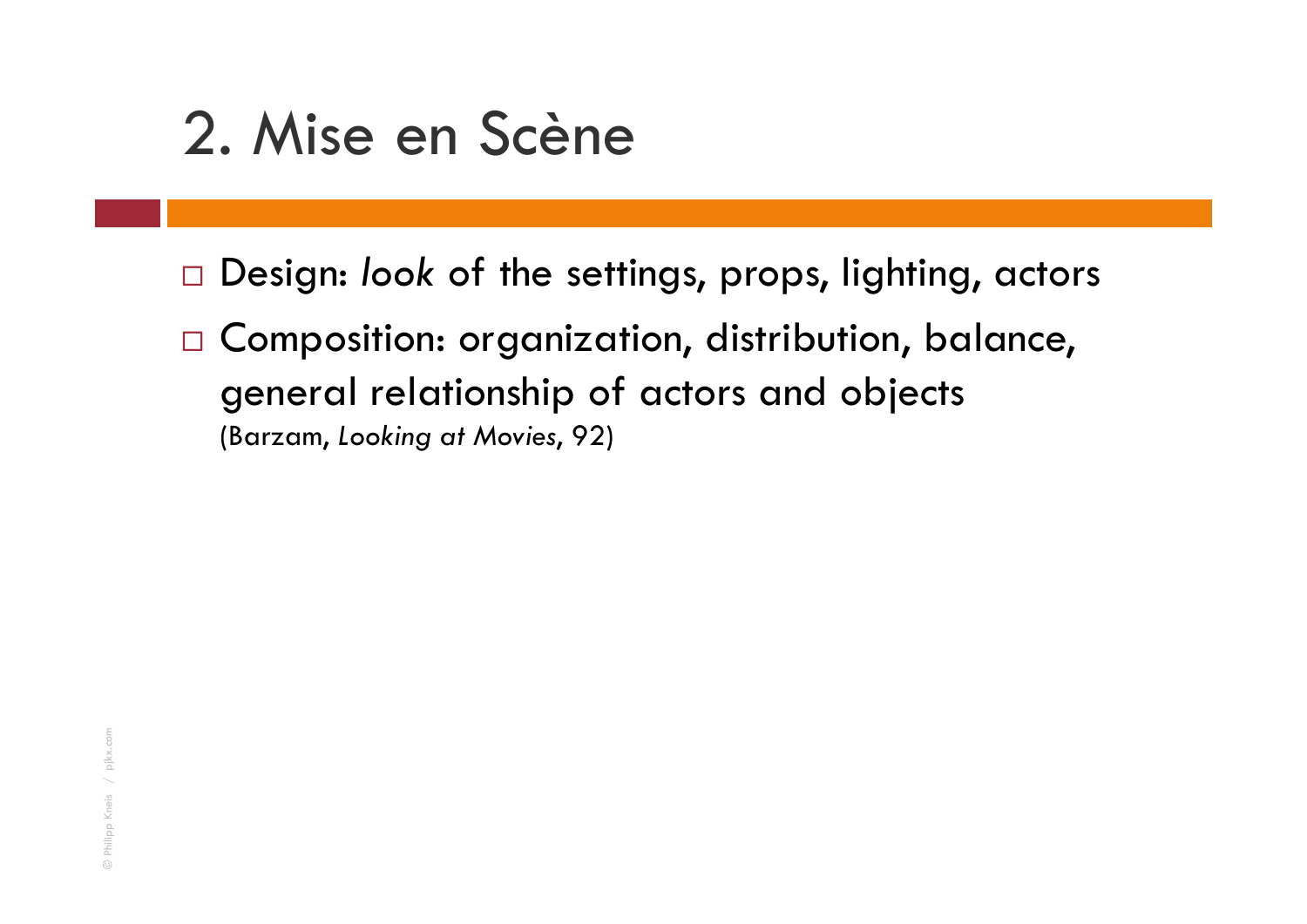### 2. Mise en Scène

### □ Picture Composition --- Thirds

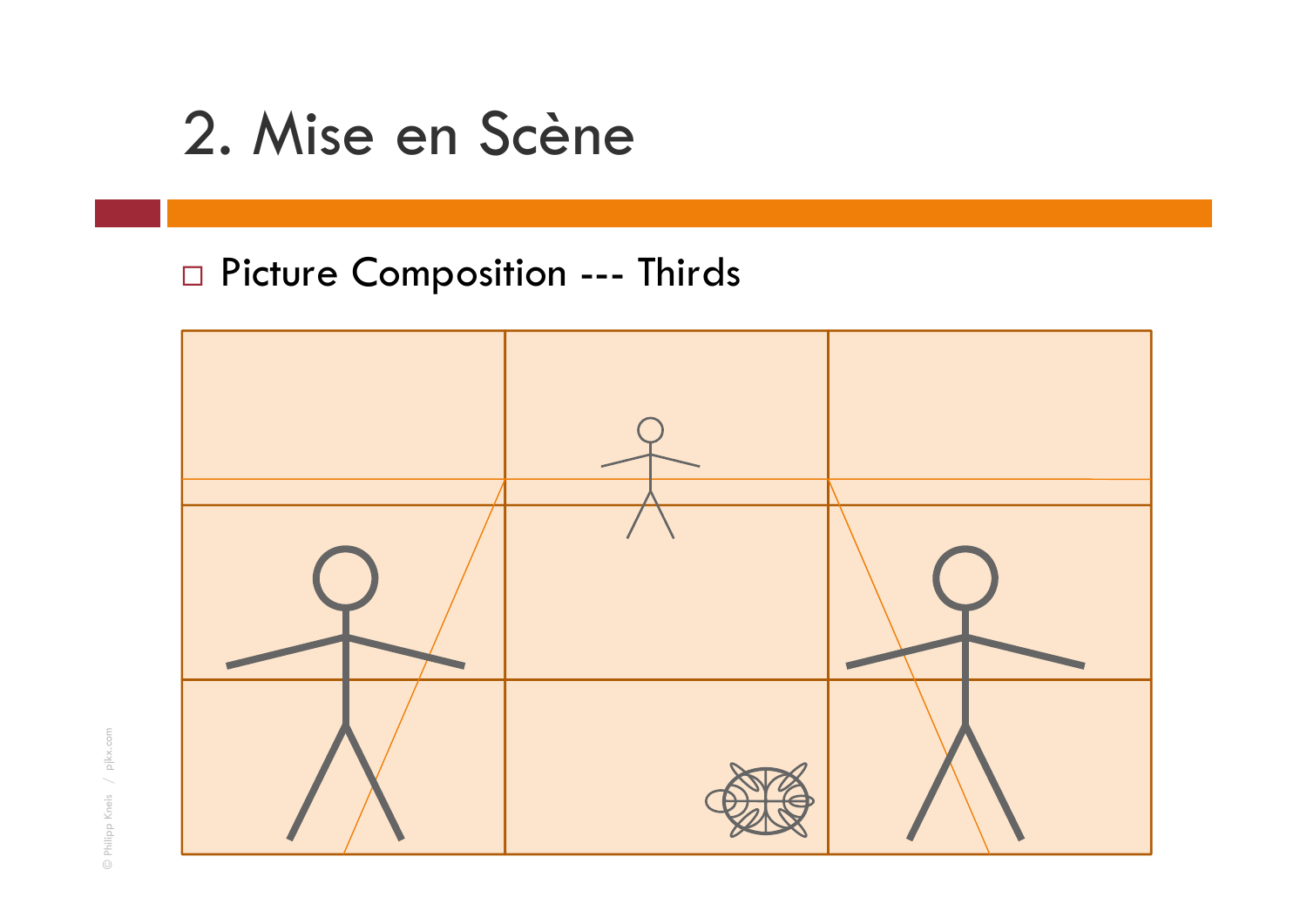### 2. Mise en Scène

*The Black Dahlia*

(Brian de Palma, 2006)

#### **Massacre - Murder victim discovered**

00:19:40 - 00:24:40 Extreme Long Shot, Moving Camera, Mise en Scène, What is Shown, What Not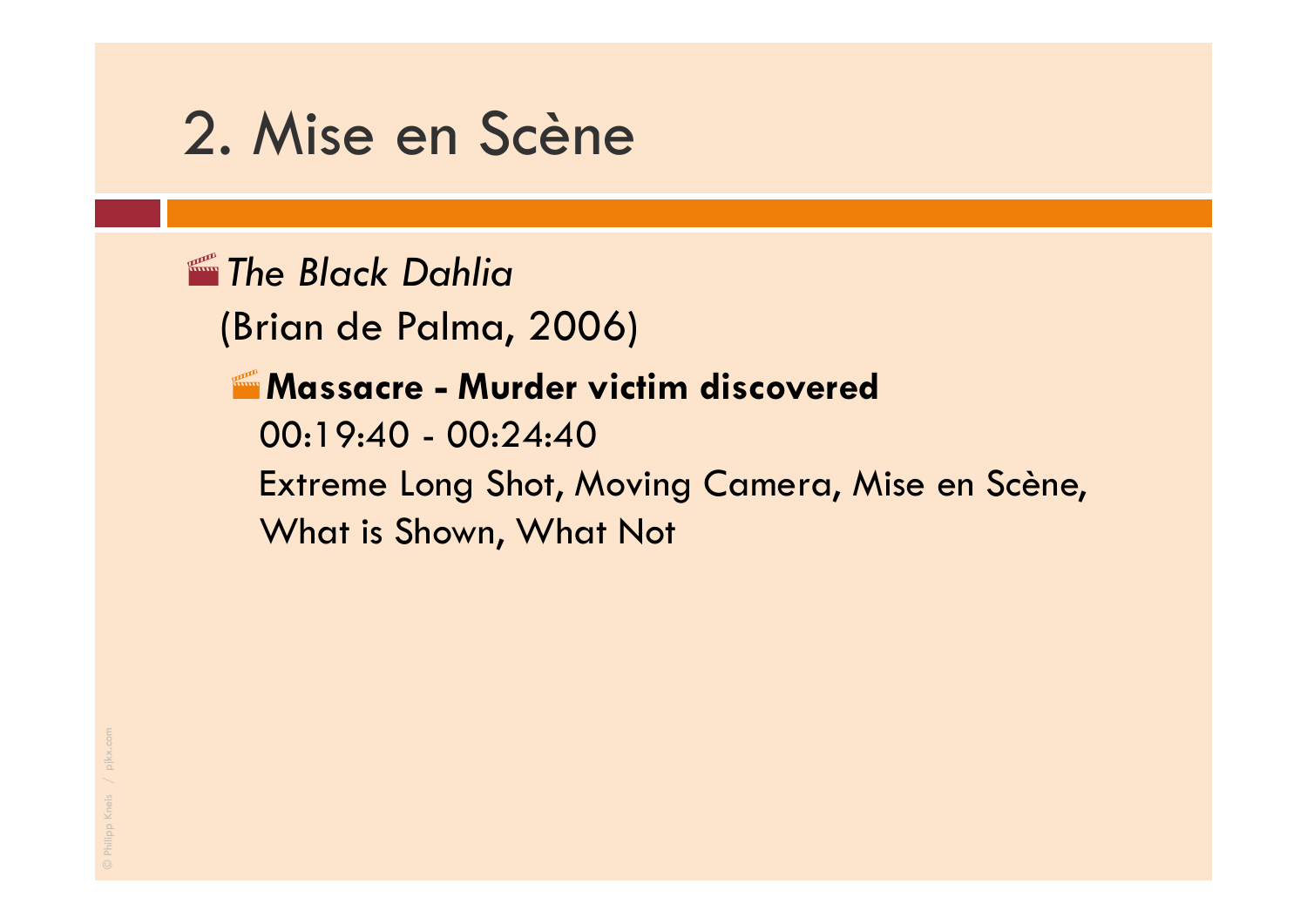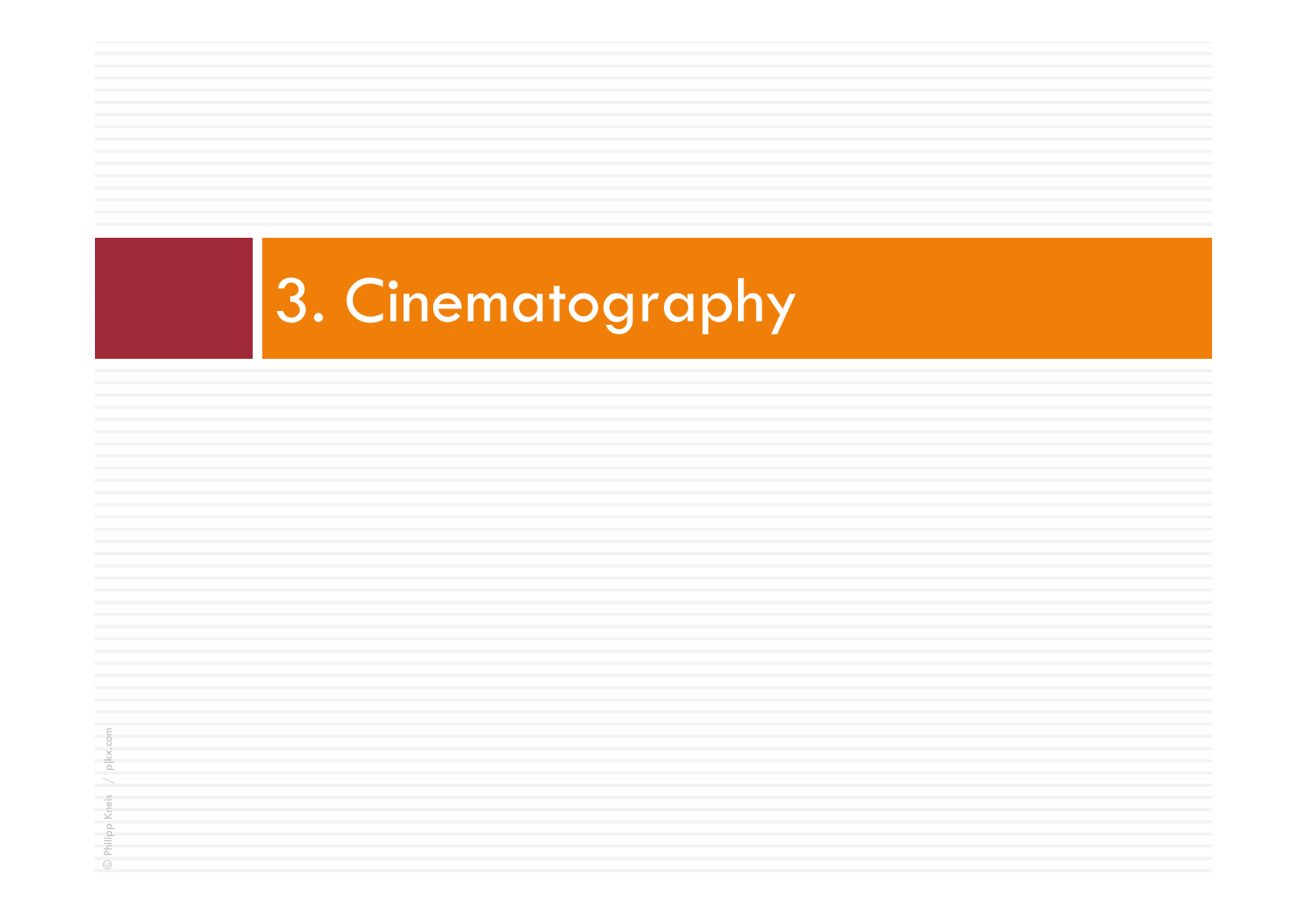### $\square$  The actual camera work:

- $\blacksquare$  lighting
- $\Box$  angles
- $\blacksquare$  color
- **D** overall style
- $\Box$ lenses
- **n** framing of a shot
- $\blacksquare$  depth
- **n** framing and point of view
- **Q** speed and length of a shot
- **□** CGI

supervised by Director of Photography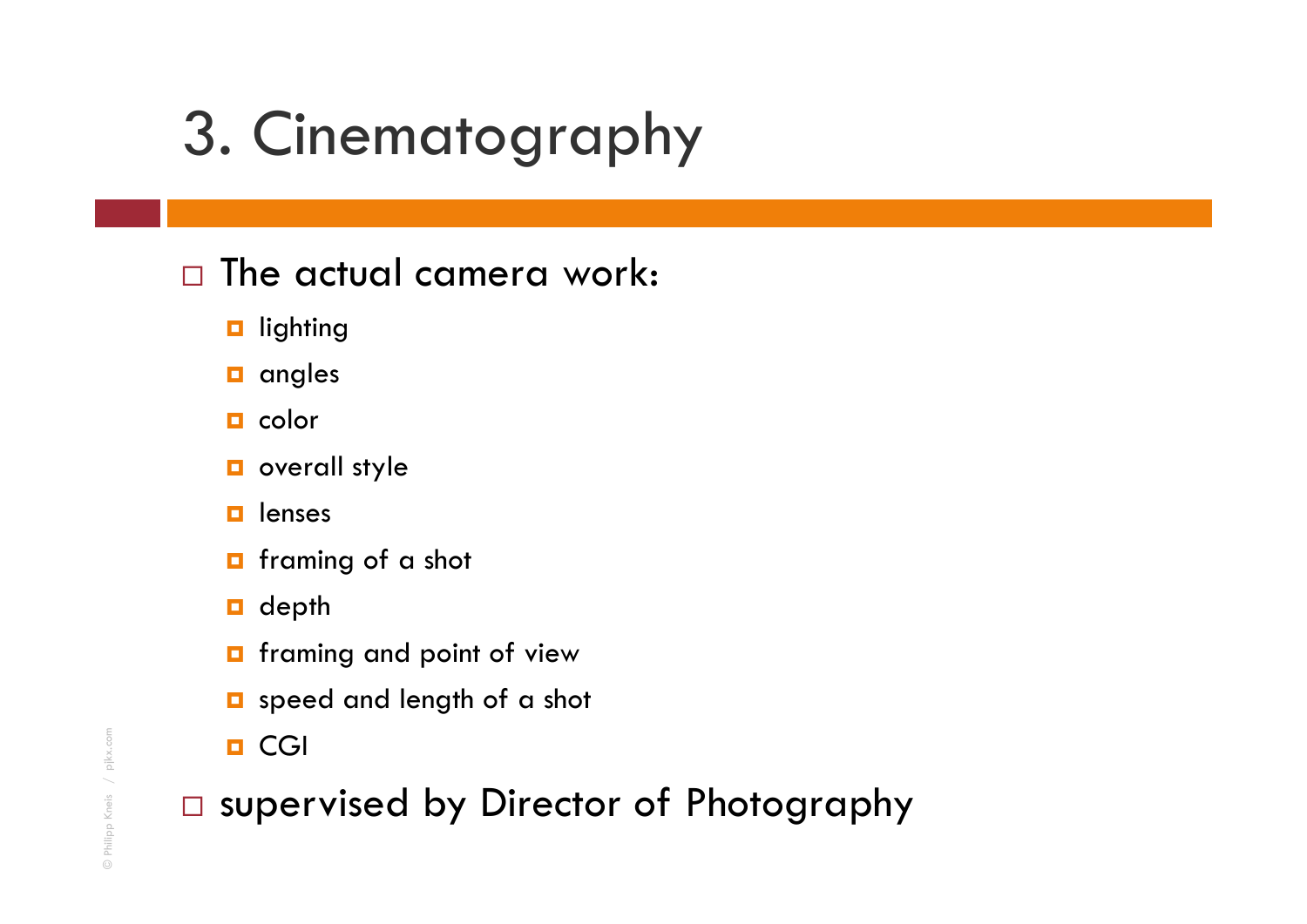- □ 3.1. Lighting
- $\Box$  3.2. Distance  $/$  Field Size
- □ 3.3. Perspective
- □ 3.4. Moving Camera
- □ 3.5. Number of Shots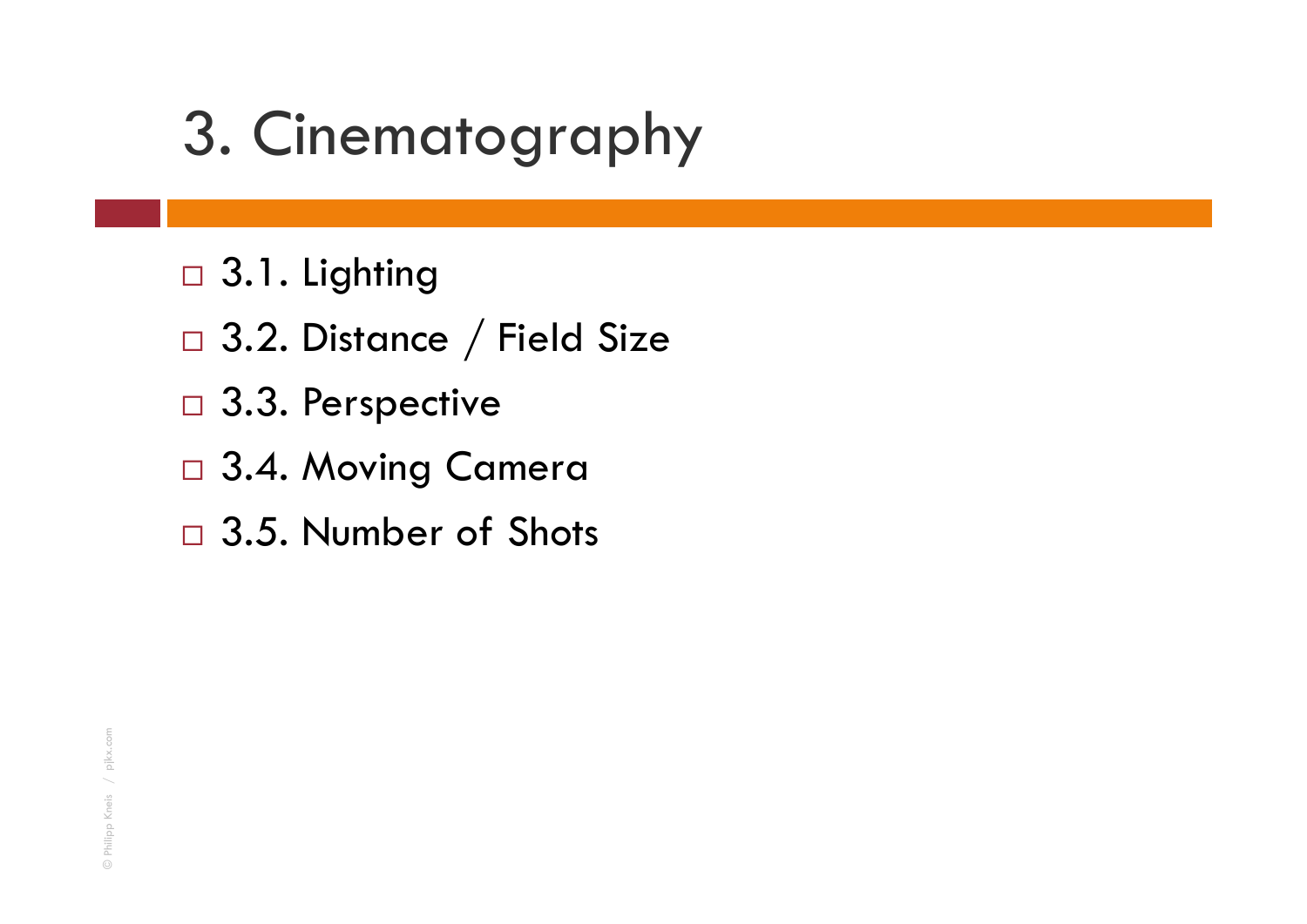### *Birth*

(Jonathan Glazer, 2004)

### **Copening**

00:00:00 - 00:04:13 Dolly Crane, POV, Music, Symbolism

### **Opera**

00:24:20 - 00:28:00 Extreme Close-Up --- Function?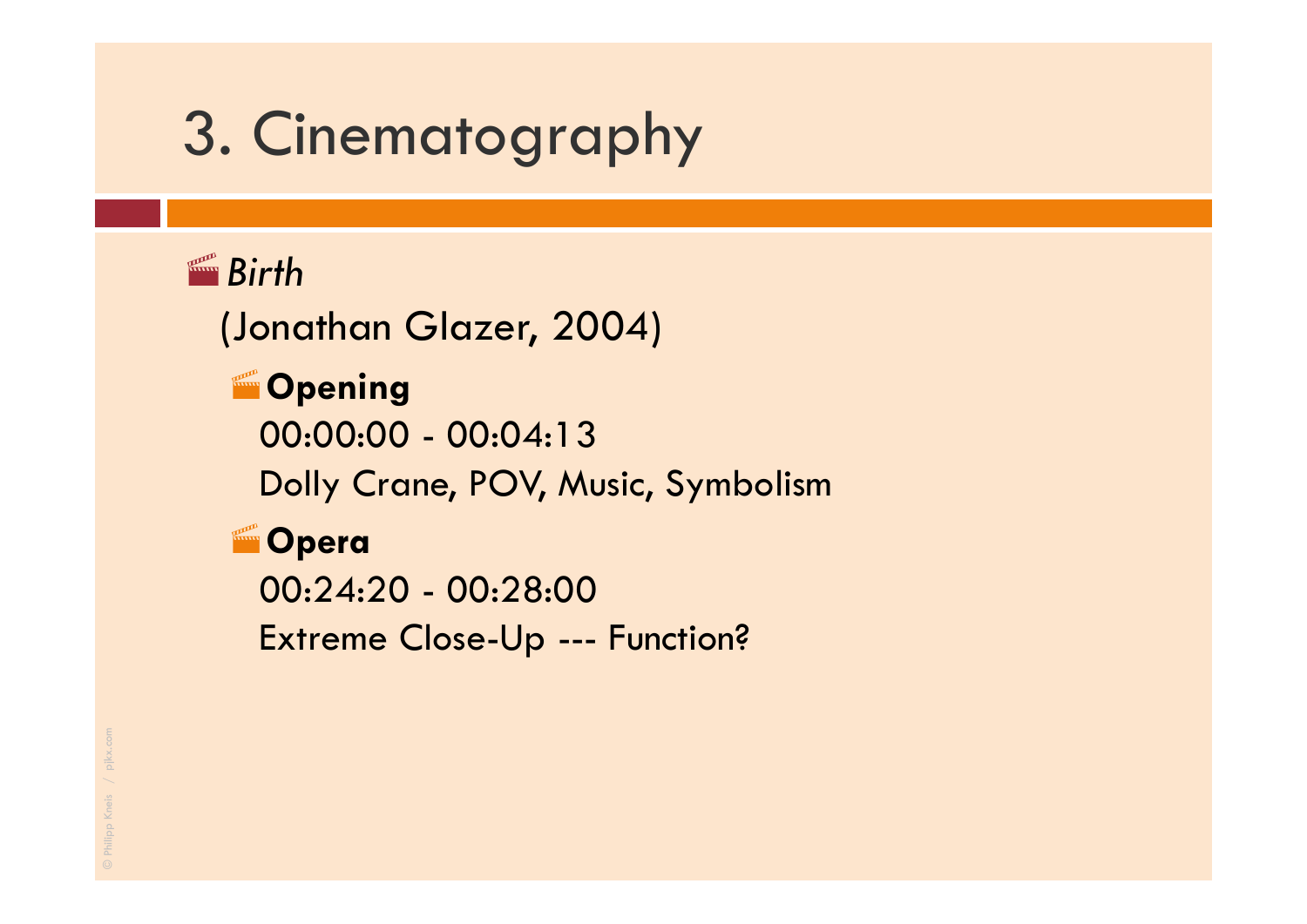# 3.1. Lighting

- □ 3-Point-Lighting
	- **B**ack Light
	- **o** Fill Light
	- **□** Key Light



### □ Keys:

- High Key: almost no contrasts (e.g. scenes in *2001*)
- Natural (e.g. most comedies and drama)
- **L** Low Key: stark contrasts (e.g. horror)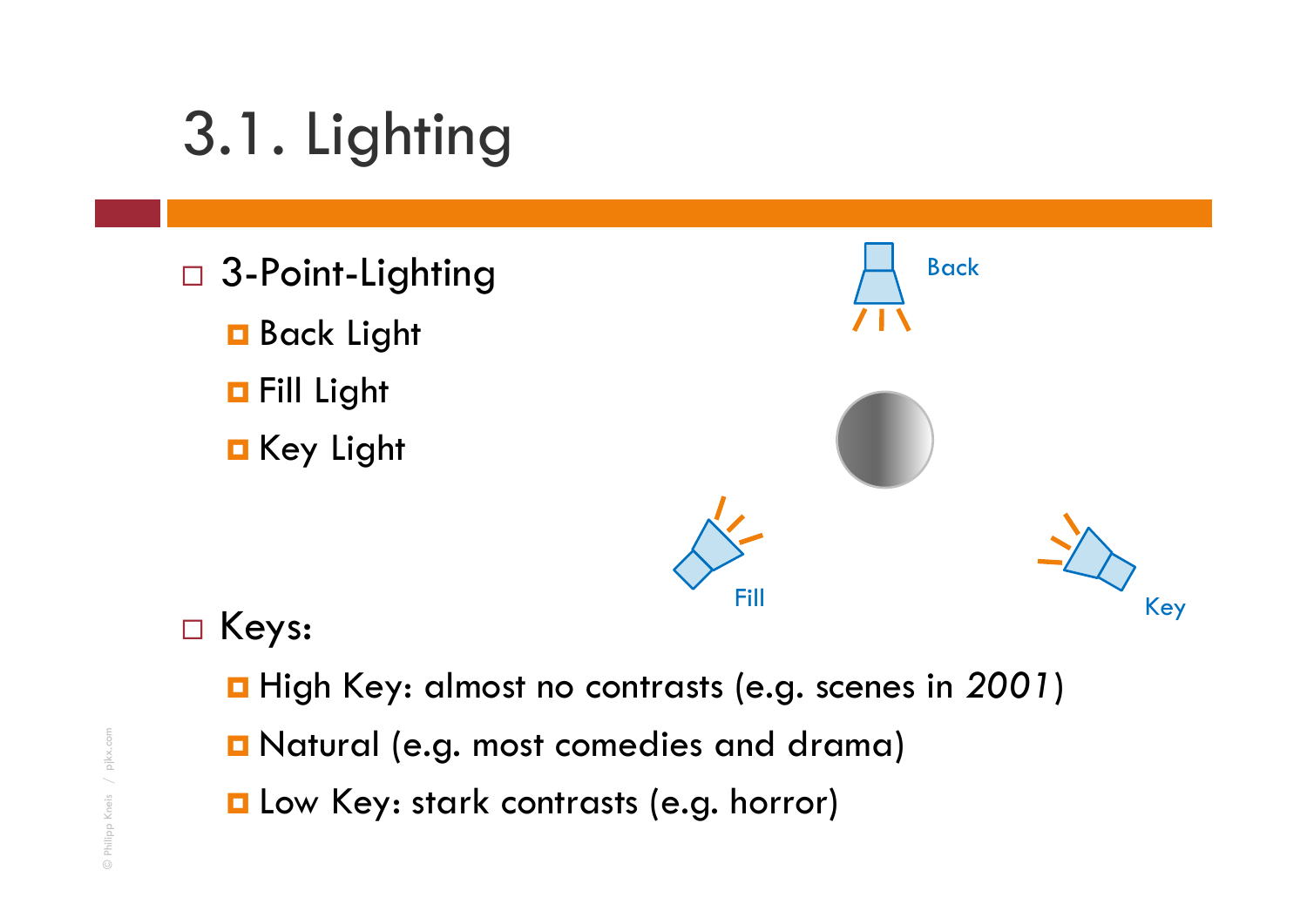### 3.2. Distance / Field Size

 $\Box$  Long Shots: Establishing a Scene; Closer Shots: Detail/Emotions



Extreme Long Shot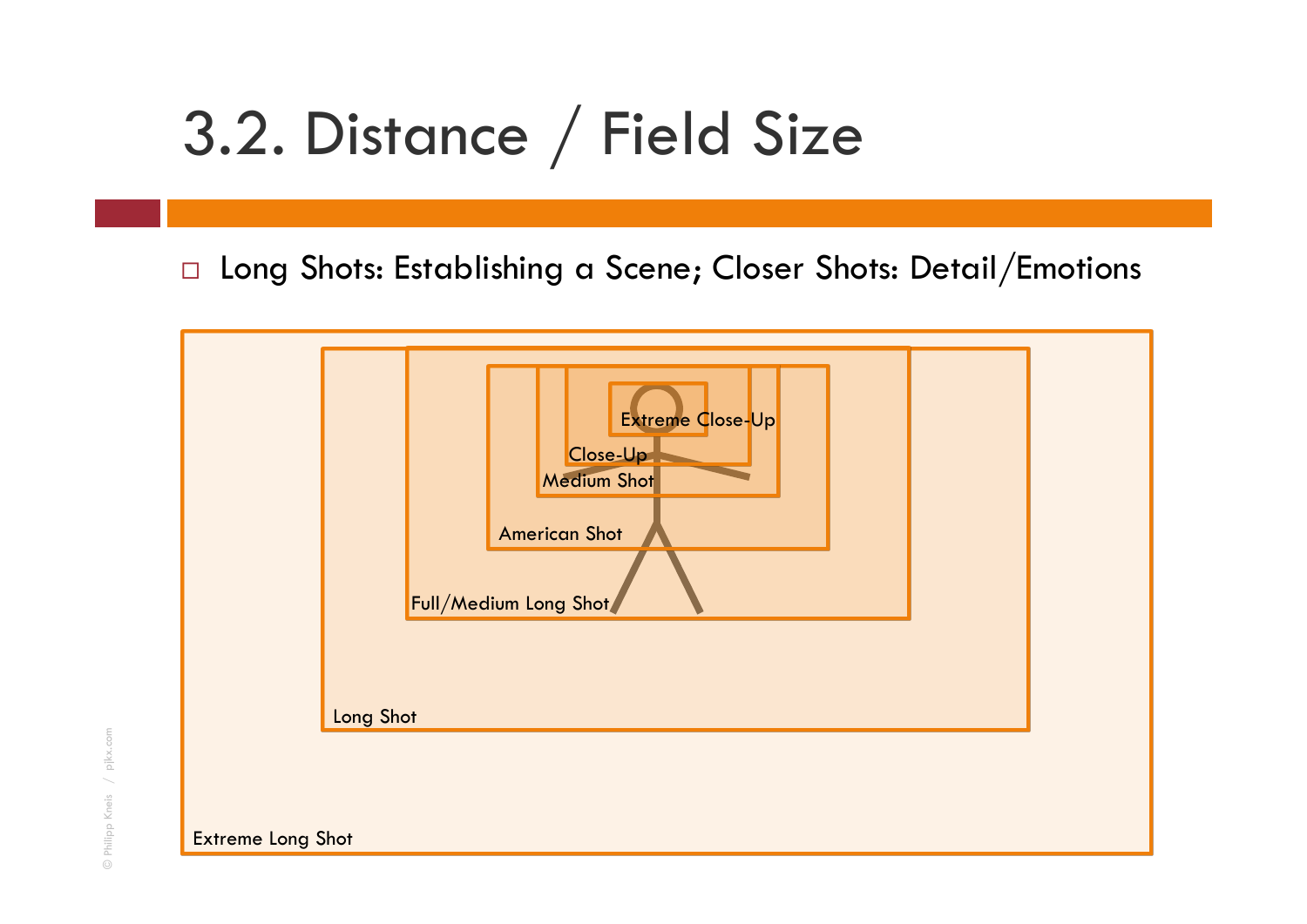*Per qualche dollaro in più (For a Few Dollars More) (Sergio Leone 1965)*

**Comment** 00:00:00 - 00:02:00 Extreme Long Shot

#### **Climax**

01:56:30 - 02:01:25

Close-Ups, Music (on/off) --- Guiding of Narration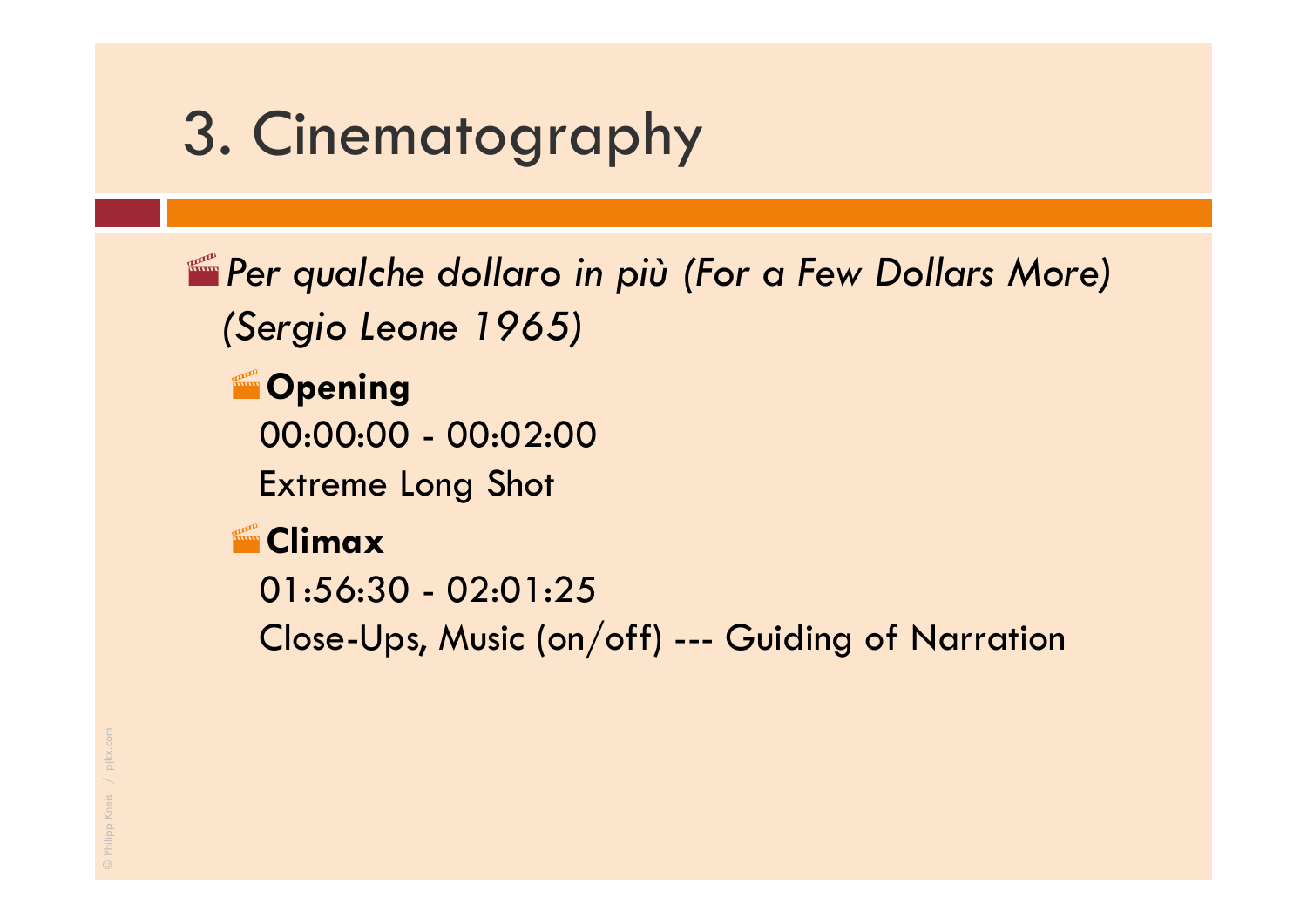### 3.3. Perspective

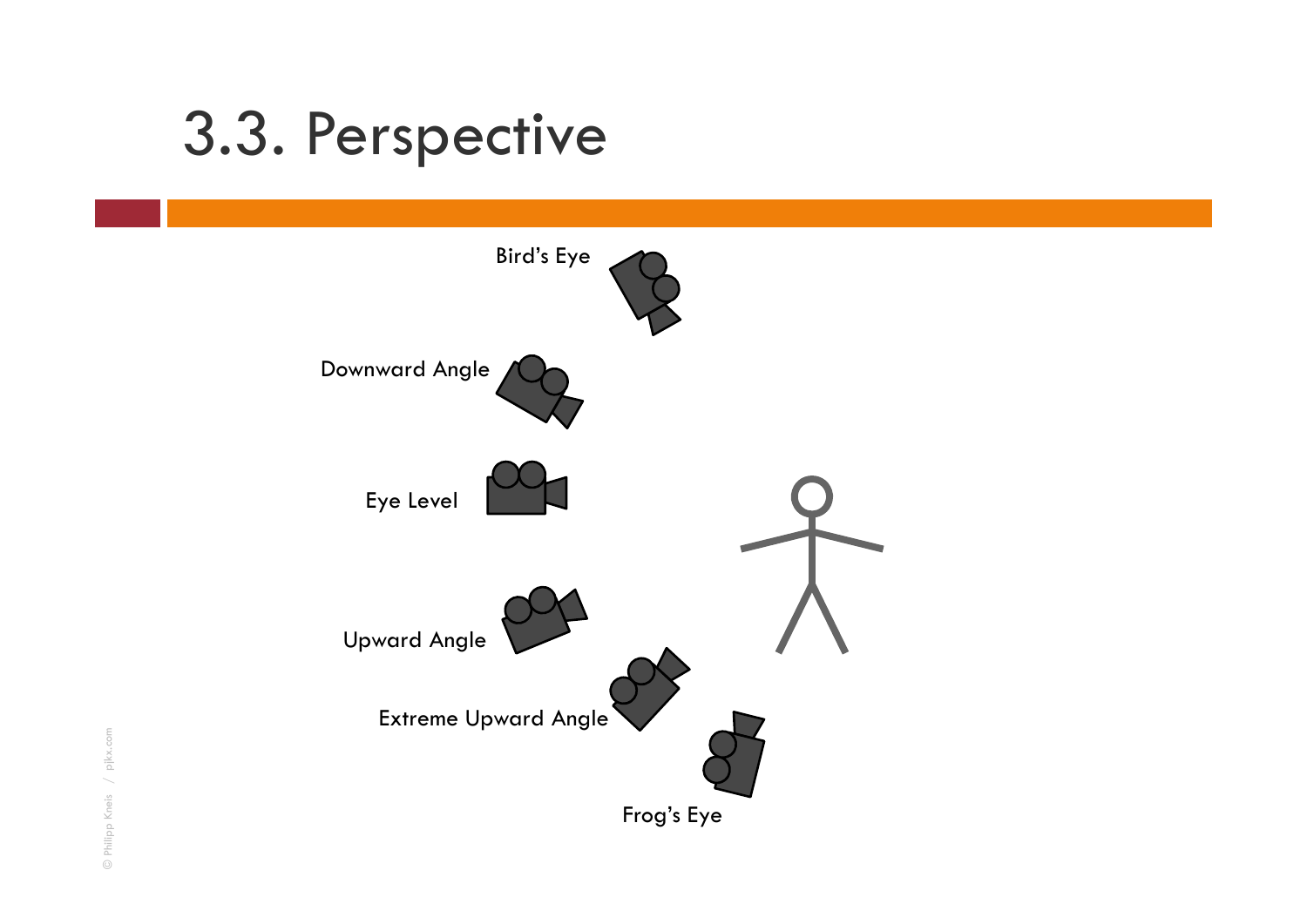## 3.4. Moving Camera

- □ Moving Camera
	- **O** Stationary
	- **o** Steadycam
	- **O** Handheld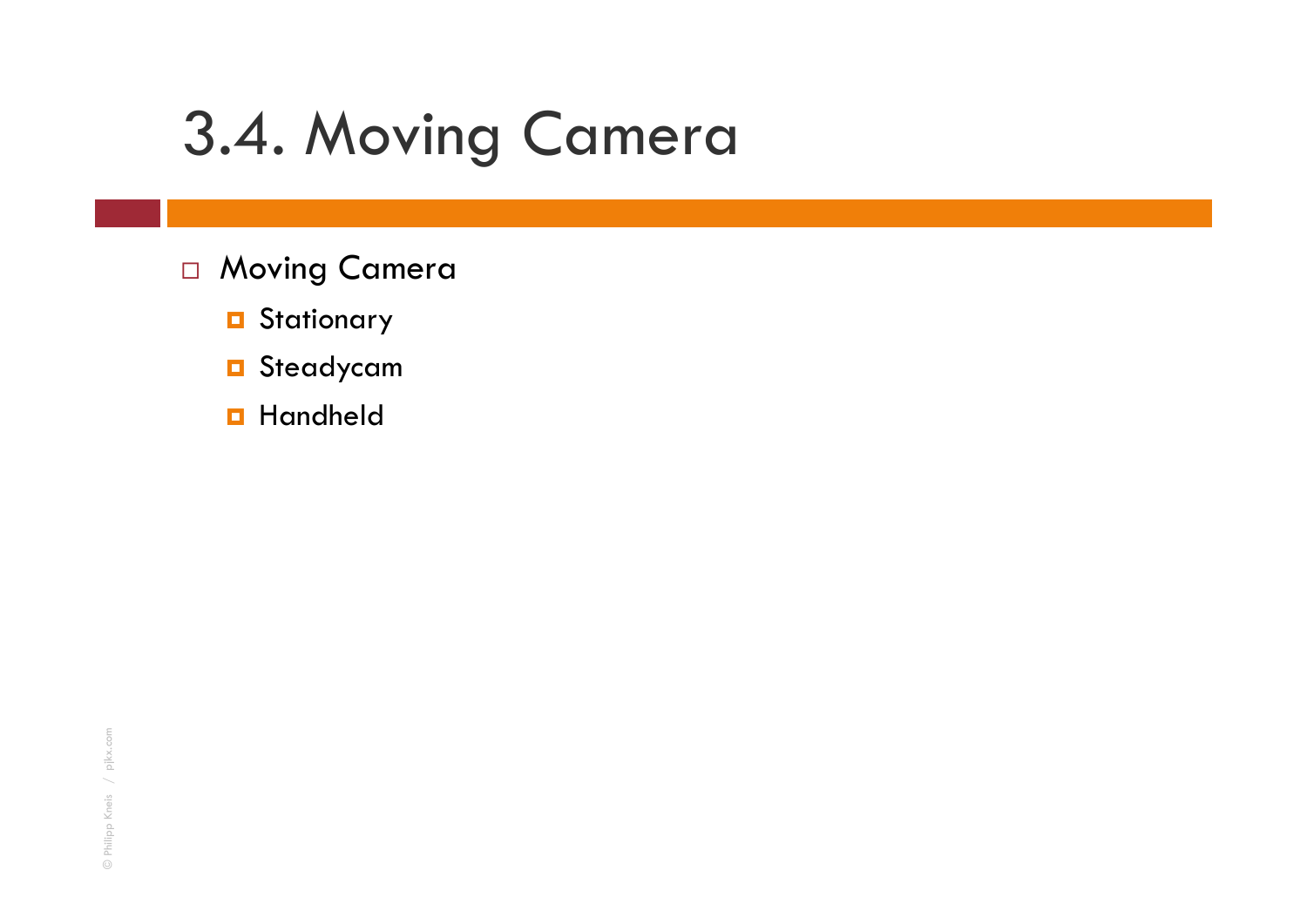### 3.4. Moving Camera

#### □ Moves along an Axis

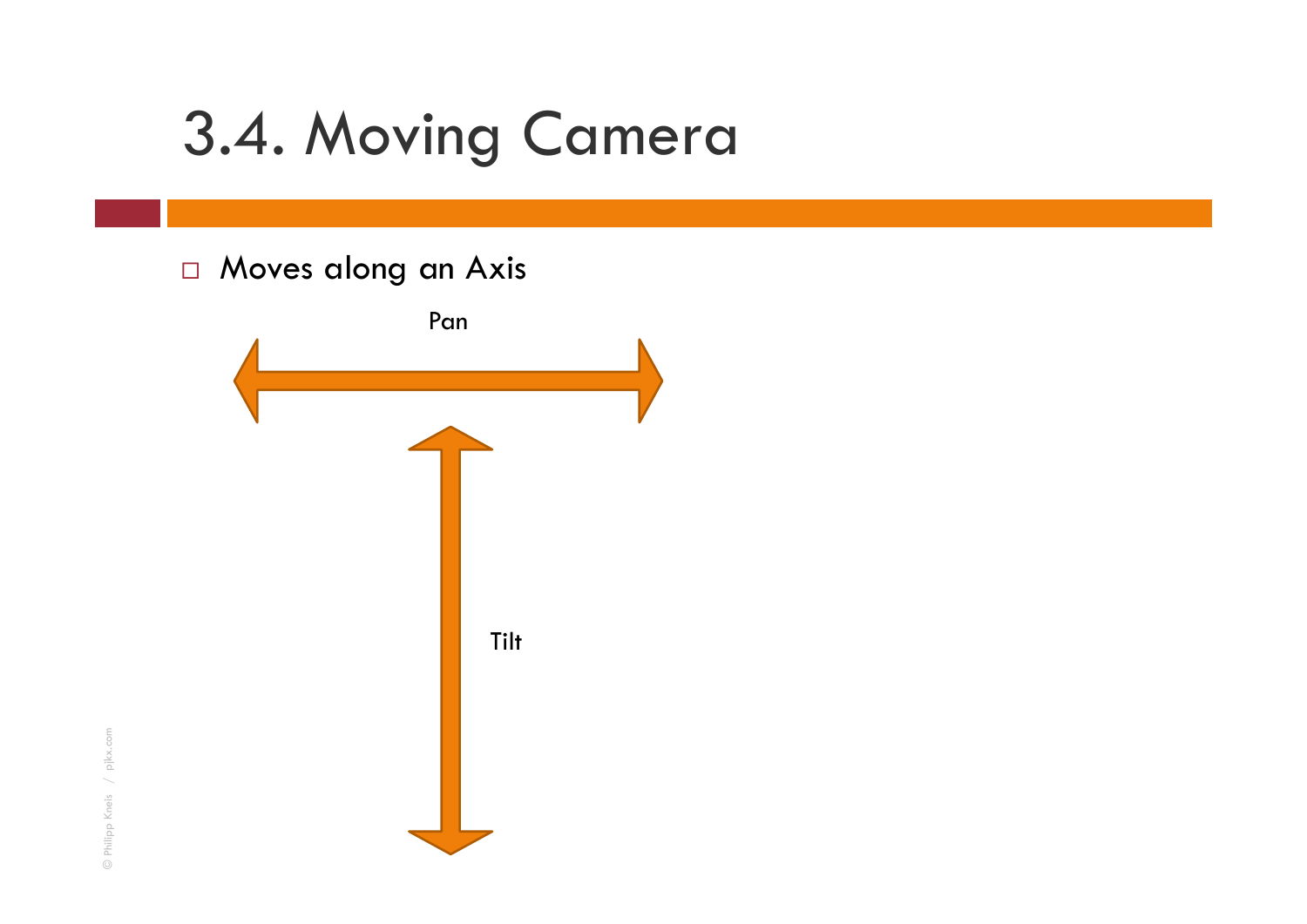# 3.4. Moving Camera

#### $\Box$ Tracking

- $\blacksquare$  camera moves along on a Dolly, is moved along tracks
- **D** Natural sense of moving through space

#### $\Box$ Zooming

- $\blacksquare$  camera is stationary
- **D** zoom through lens
- **unnatural**

#### $\square$  Both can be combined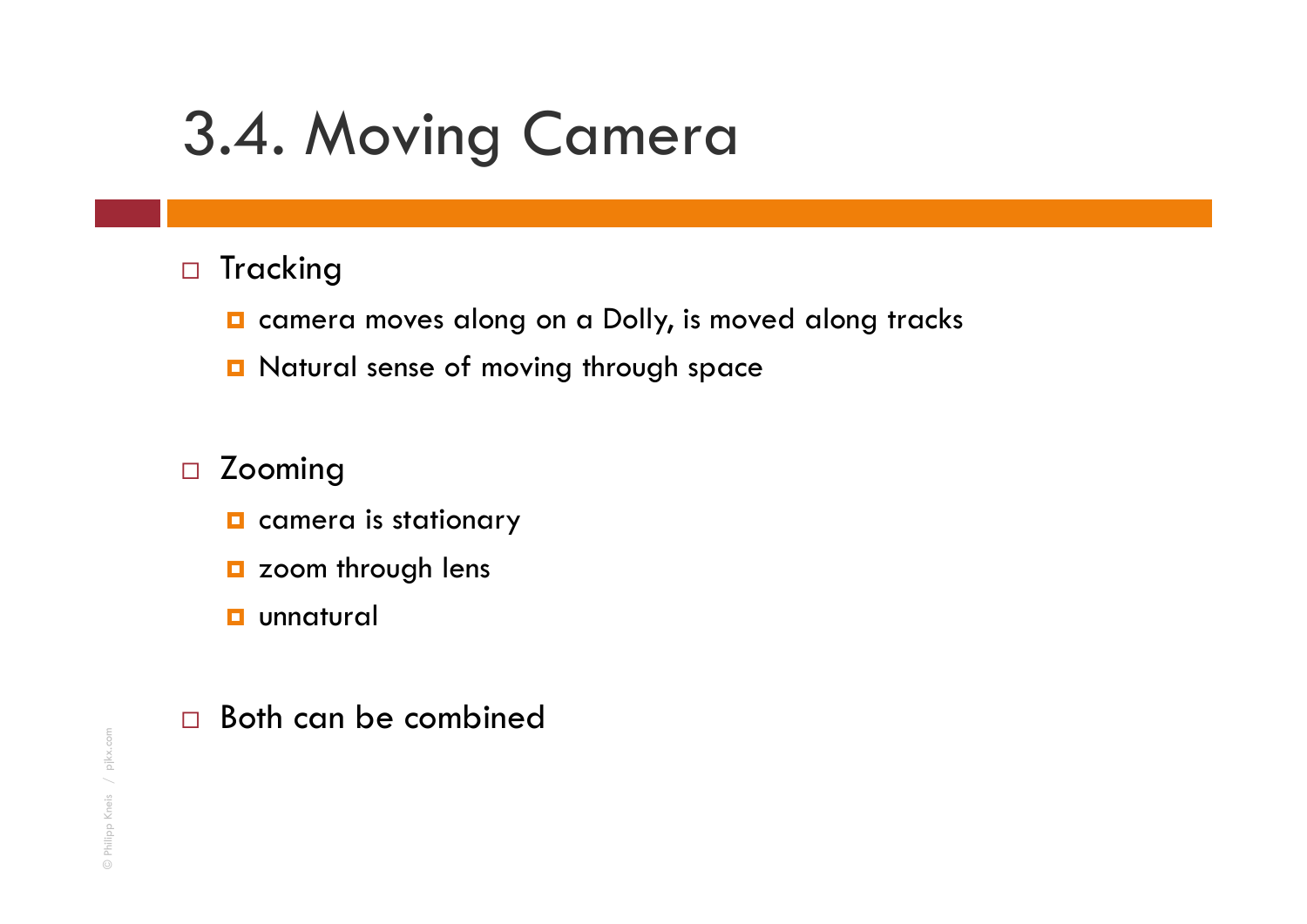# 3.5. Duration / Number of Shots

- $\Box$  Shots can be
	- **o** Long
	- **□** Short
- $\Box$  the number of shots for a film has increased over time, it is usually higher in action films than in drama or comedy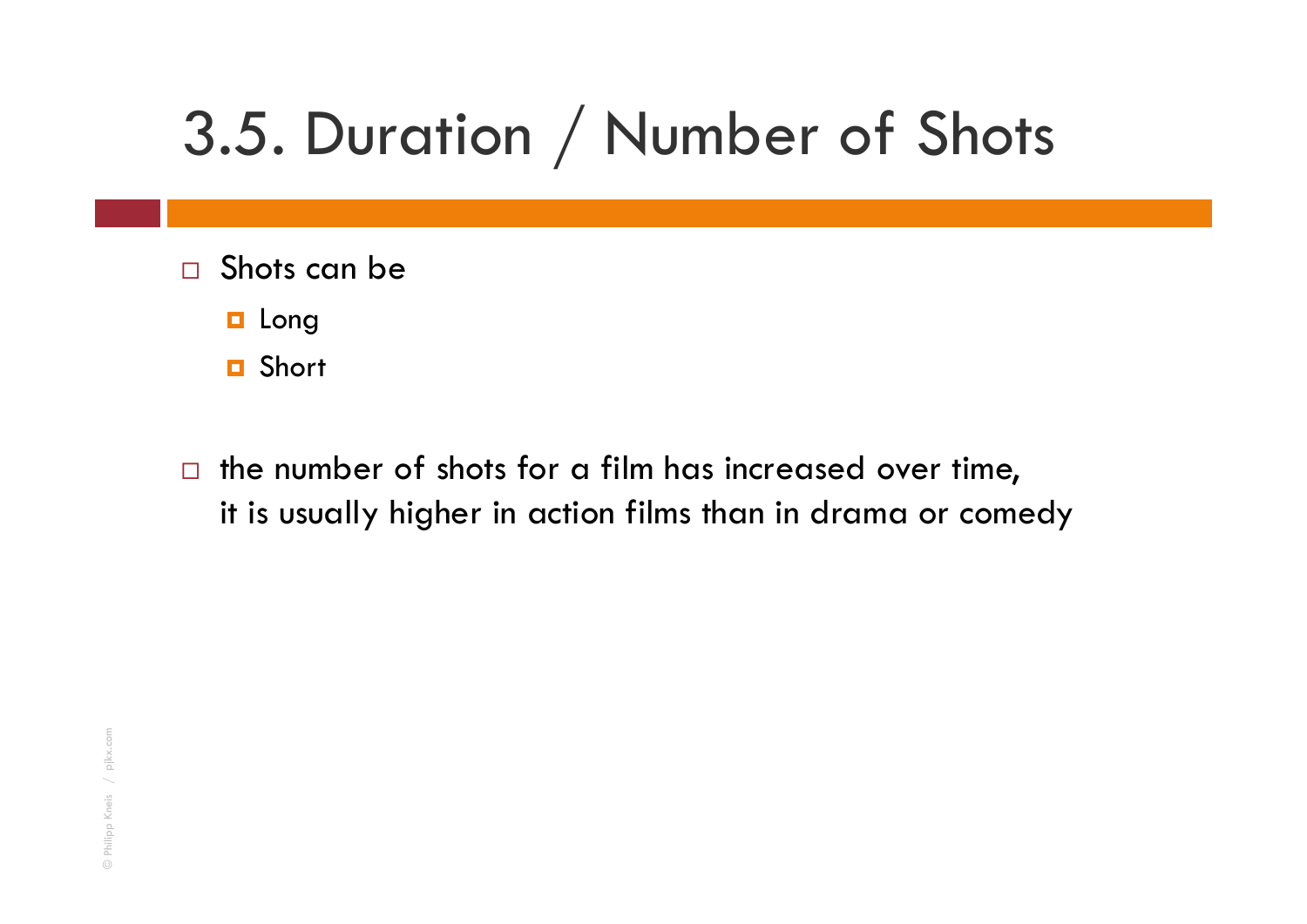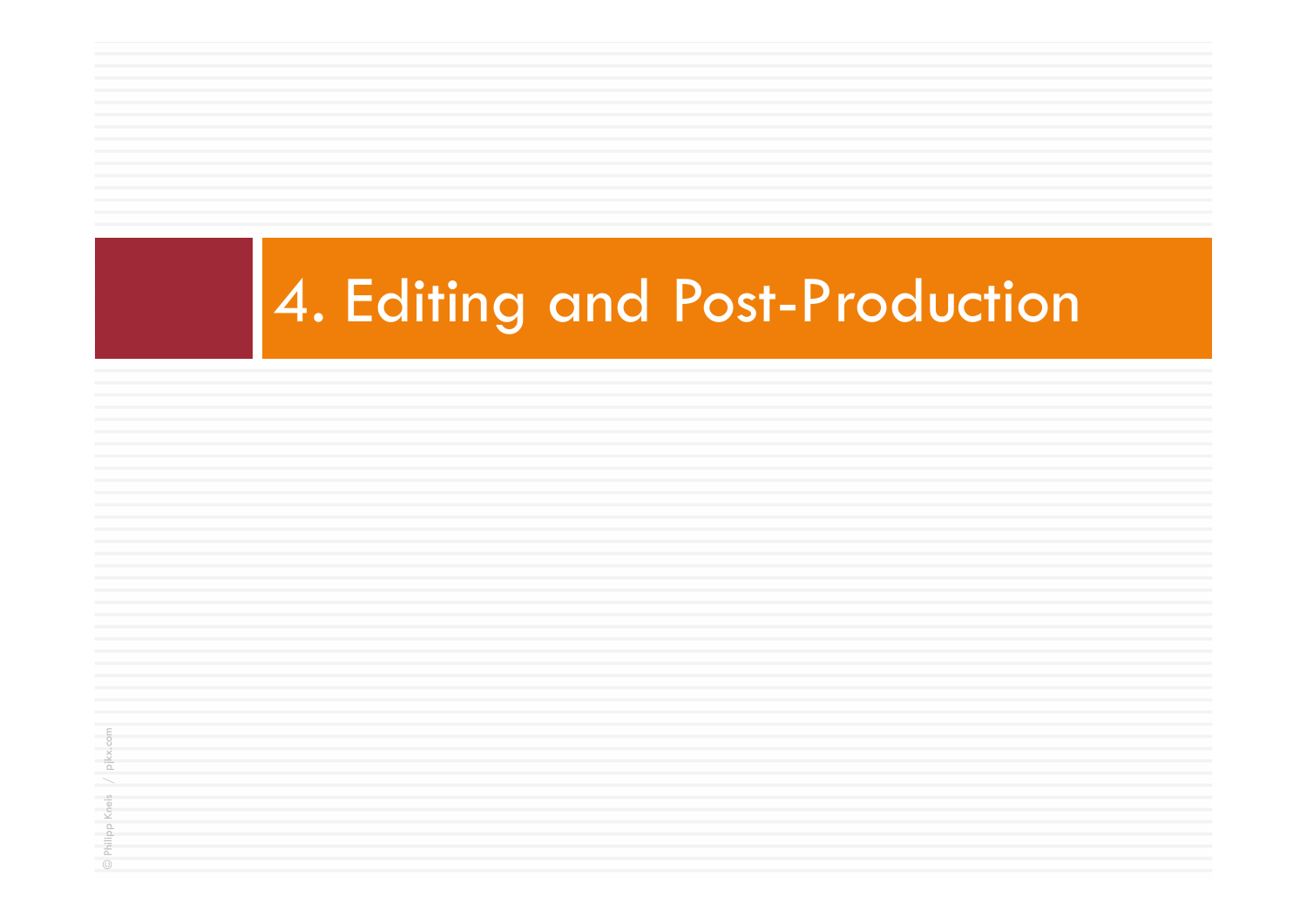### 4. Editing and Post-Production

- $\Box$  Editing collates all filmed material and assembles the narrative
- $\square$  guiding the viewer
- $\square$  telling the story